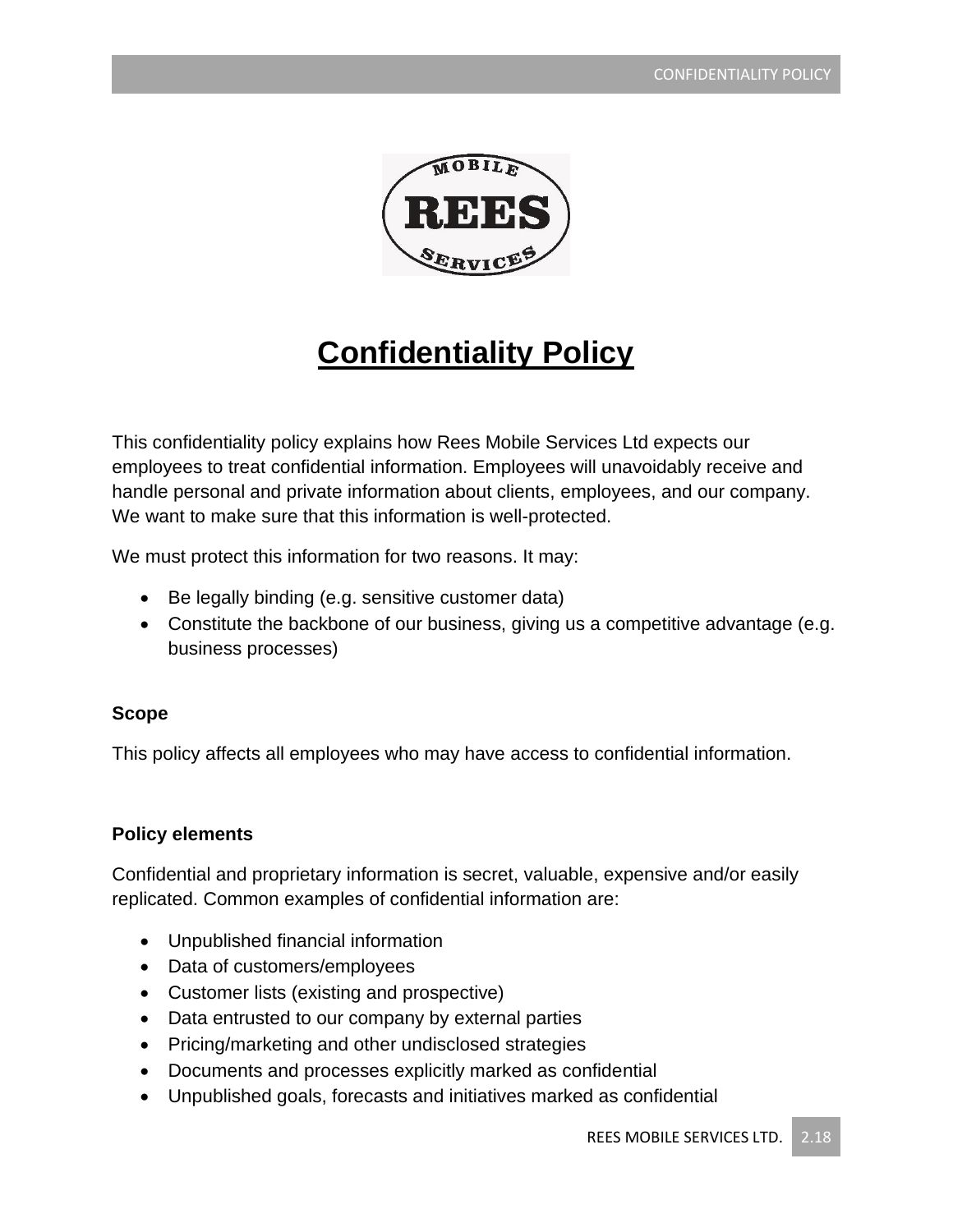Employees may have various levels of authorized access to confidential information.

Employees who have access to Rees Mobile Services Ltd.'s confidential information should:

- Lock or secure confidential information at all times
- Shred confidential documents when they're no longer needed
- Make sure they only view confidential information on secure devices
- Only disclose information to other employees when it's authorized, necessary and in a confidential area
- Keep confidential documents inside our company's premises unless it's absolutely necessary to move them

Employees should not:

- Use confidential information for any personal benefit or profit
- Disclose confidential information to anyone outside of our company (e.g. family members, friends, acquaintances, other business')
- Replicate confidential documents and files and store them on insecure devices

Should an employee stop working for Rees Mobile Services Ltd, they're obligated to return any confidential files and delete them from their personal devices. If requested, employees shall also disclose all passwords linked to Rees Mobile accounts or documents upon termination. Management will require proof that this step has been completed.

#### **Confidentiality measures**

Rees Mobile Services Ltd will take measures to ensure that confidential information is well protected.

We'll:

- Store and lock paper documents
- Encrypt electronic information and safeguard databases
- Ask employees to sign non-disclosure agreements
- Ask for authorization by senior management to allow employees to access certain confidential information